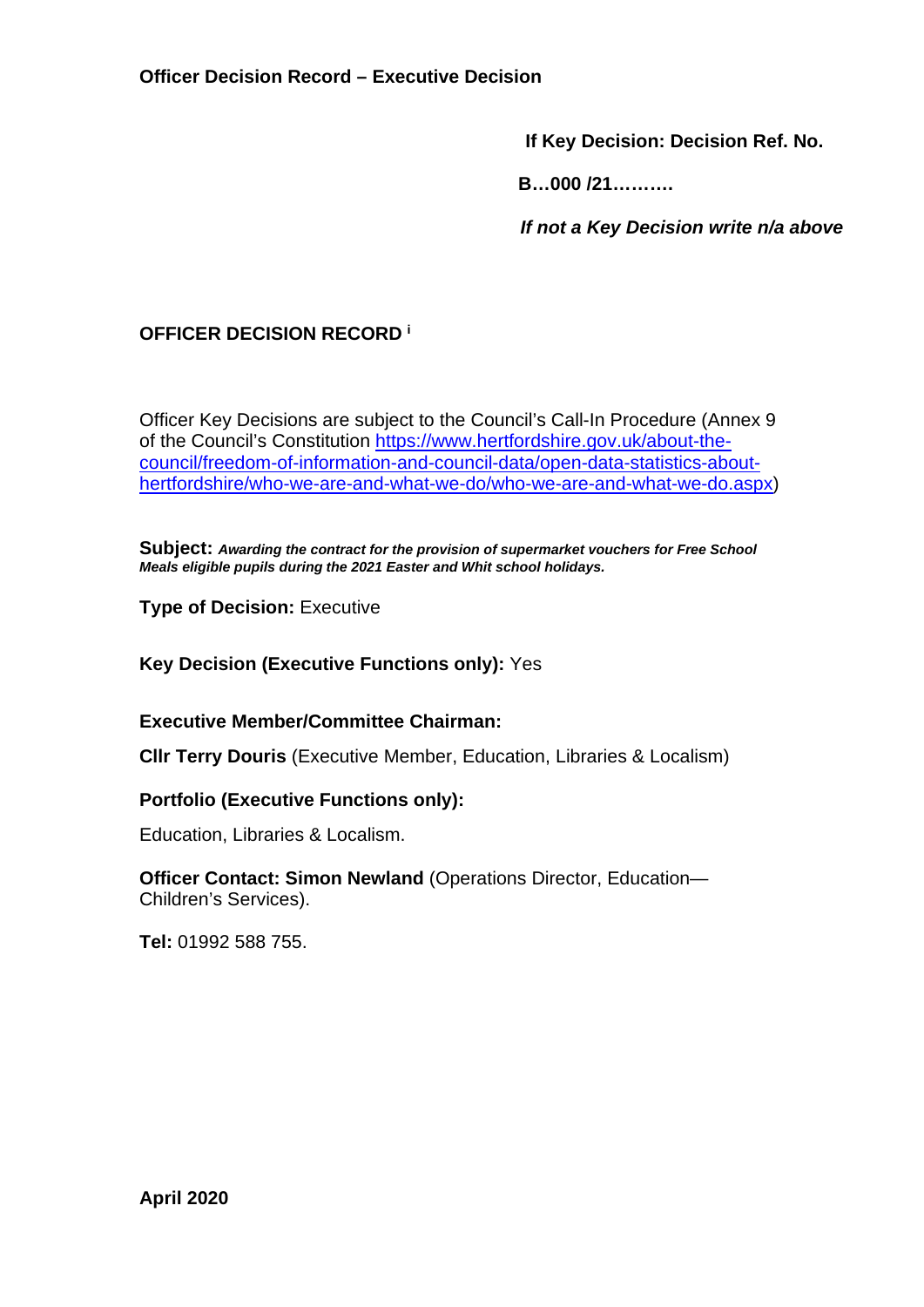### 1. **Decision**

To award **Edenred** the contract for the provision of supermarket vouchers for Free School Meal eligible pupils during the 2021 Easter and Whit school holidays.

#### 2. **Reasons for the decision**

Awarding the contract to Edenred has many advantages for Hertfordshire County Council, its partners and residents:

- a. Urgent service need
	- Contracting options have only recently become clear following developments within the Crown Commissioning Service.
	- A voucher system will need to be ready by week commencing 22<sup>nd</sup> March to deliver support to almost 26,000 children in the Easter 2021 holidays.
- b. Better value for money
	- No administration fee will be required.
	- Aligns with the national voucher ordering system via Edenred, reducing administration for education partners.
	- Reduced administrative, data and customer support required from Hertfordshire County Council.
	- Spare vouchers will no longer need to be ordered en masse, as education partners can order vouchers to respond to emerging need.
- c. Improved support using vouchers
	- Education partners will be able to monitor which vouchers have been redeemed, enabling closer support for families who may be struggling to use them.
	- Edenred have a dedicated customer service function to support education partners and voucher beneficiaries (previously this has had to be triaged via Hertfordshire County Council).

#### 3. **Alternative options considered and rejected**

The alternative option of continuing with the Family Fund Trust has been considered. The Family Fund Trust had delivered supermarket vouchers for Free School Meal eligible pupils in Hertfordshire for the Christmas 2020 and February half-term 2021 holidays.

However the option of continuing with the Family Fund Trust has been rejected for the following reasons:

- The Family Fund Trust charge an administration fee of £1.50 per voucher.
- There are significant staff resourcing costs for HCC to support the Family Fund Trust system.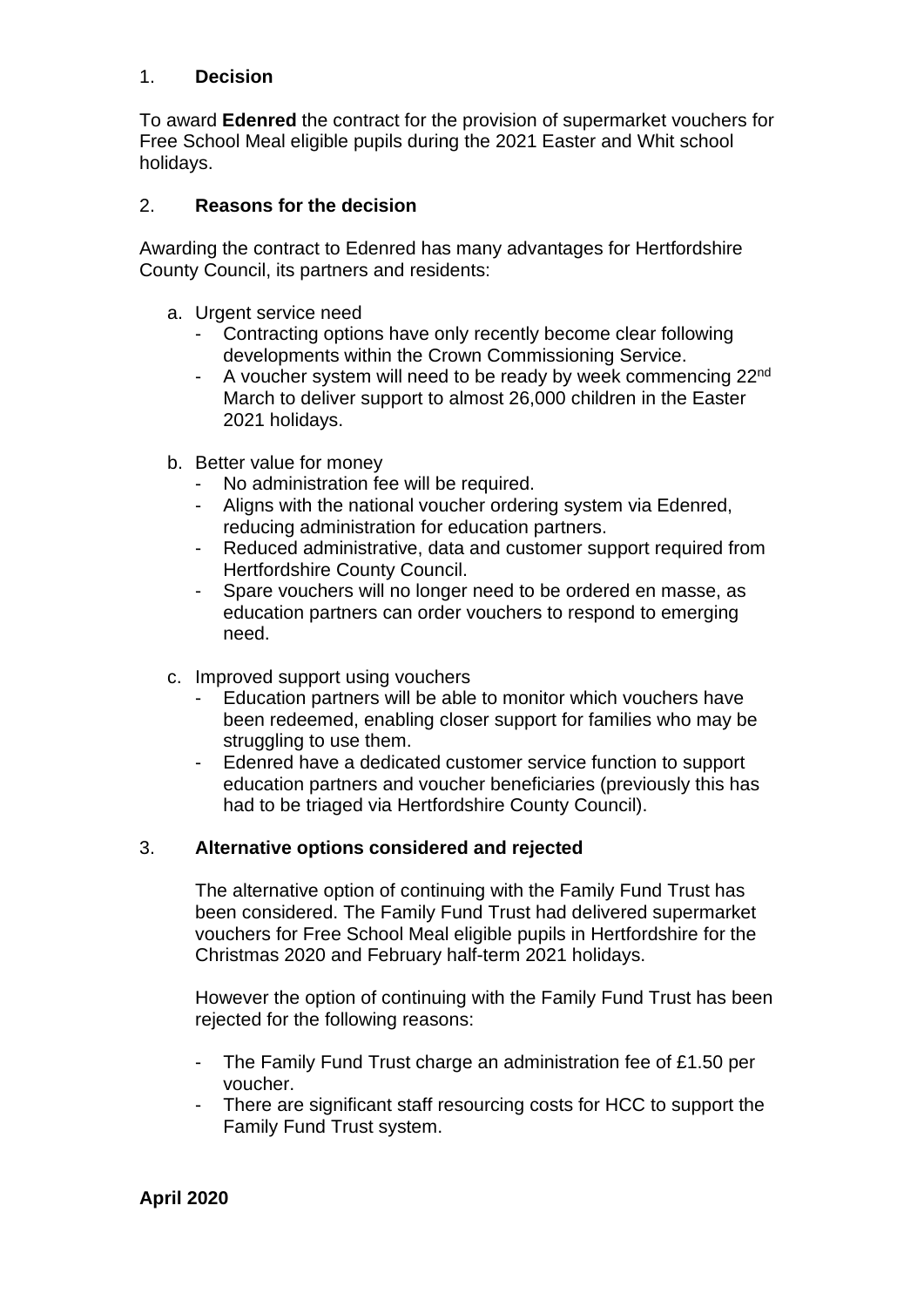- Spare vouchers need to be ordered en masse when using the Family Fund Trust, as education partners cannot order their own vouchers to respond to newly eligible pupils.
- The lack of a direct customer support interface between the voucher supplier and education partners/voucher beneficiaries.
- The increased pressures on education partners of having to operate 2 Free School Meal voucher systems (the term-time Edenred system funded by DFE and the holiday time Family Fund Trust system currently funded by HCC).
- 4. **Consultation** *(see Summary of Requirements below)*
	- **Was any Councillor consulted? Yes/No** *(delete as applicable)*

 $\fbox{$\Leftrightarrow$ \textit{Reply} \begin{array}{|c|c|c|c|c|} \hline $\Leftrightarrow$ \textit{Reply All} & $\rightarrow$ \textit{Forward}$ & $\cdots$ \end{array}$}$ 

Tue 02/03/2021 13:36

**If yes:** 

(a) Comments of Executive Member

RE: Consultation: Easter/Whit food voucher provider

**Terry Douris** Tory Documo<br>To ● Felix Gilding1 ( ACS )<br>Cc ● Simon Newland; ● Juliet Whitehead; ○ Michelle Diprose; ● Judith Gower

Felix

For the avoidance of doubt, I support this action.

Terry



- (b) Comments of other consultees
- 5. **Any conflict of interest declared by a councillor who has been consulted in relation to the decision**

No.

**April 2020**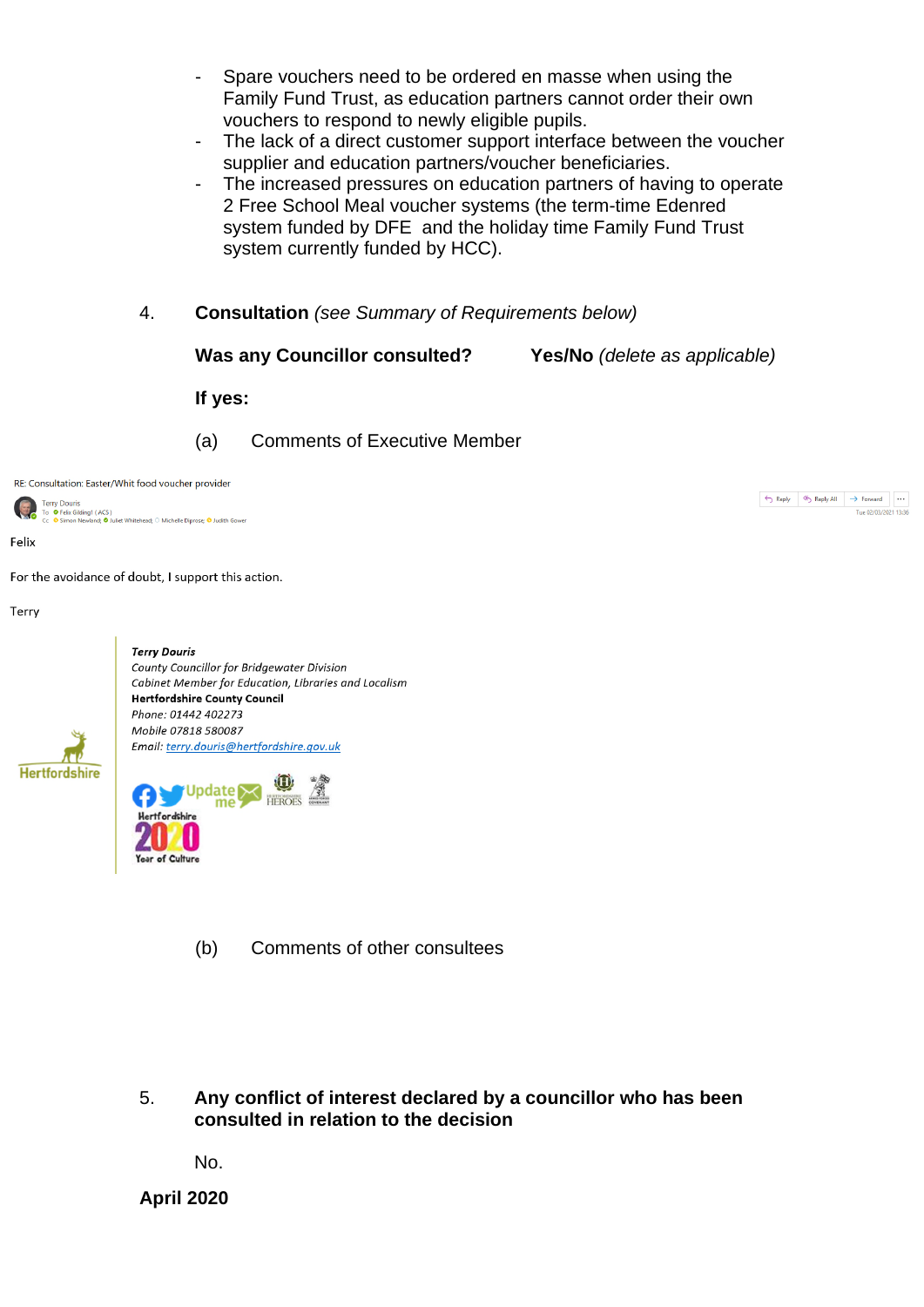*(If a Councillor declares a conflict of interest DO NOT PROCEED without seeking advice from Democratic Services or Legal Services).* 

#### 6. **Following consultation with the Executive Member I am proceeding with the proposed decision.**

Signed:

Title: Simon Newland, Operations Director—Education, Children's Services.

Date: 02/03/2021

Copies of record to:

- All consultees
- hard & electronic copy (if required to be made available for public inspection) to Democratic Services Manager - Room 213 County Hall.<sup>ii</sup>

## **Summary of Requirements to Inform/Consult Councillors**

| Significance of Proposed Action    | <b>Controversial</b> | <b>Relevant Councillor(s) to be Consulted</b>                                                                                                                                                                                   |
|------------------------------------|----------------------|---------------------------------------------------------------------------------------------------------------------------------------------------------------------------------------------------------------------------------|
| Technical/Professional/            | No.                  | No need to inform or consult councillors                                                                                                                                                                                        |
| Routine                            |                      |                                                                                                                                                                                                                                 |
| Technical/Professional/<br>Routine | Yes                  | <b>Executive Functions:</b><br>Consult relevant Lead Executive Member and,<br>where appropriate, Local Councillor<br><b>Non-Executive Functions:</b><br>Relevant Committee Chairman and, where<br>appropriate, Local Councillor |
| Local                              | <b>No</b>            | <b>Executive Functions:</b><br>Inform Lead Executive Member and Local<br>Councillor<br><b>Non-Executive Functions:</b><br>Inform Local Councillor                                                                               |
| Local                              | Yes                  | <b>Executive Functions:</b><br><b>Consult Lead Executive Member and Local</b><br>Councillor<br><b>Non-Executive Functions:</b><br><b>Consult Local Councillor</b>                                                               |
| General or County-wide             | <b>No</b>            | <b>Executive Functions:</b><br>Consult relevant Lead Executive Member (s)                                                                                                                                                       |